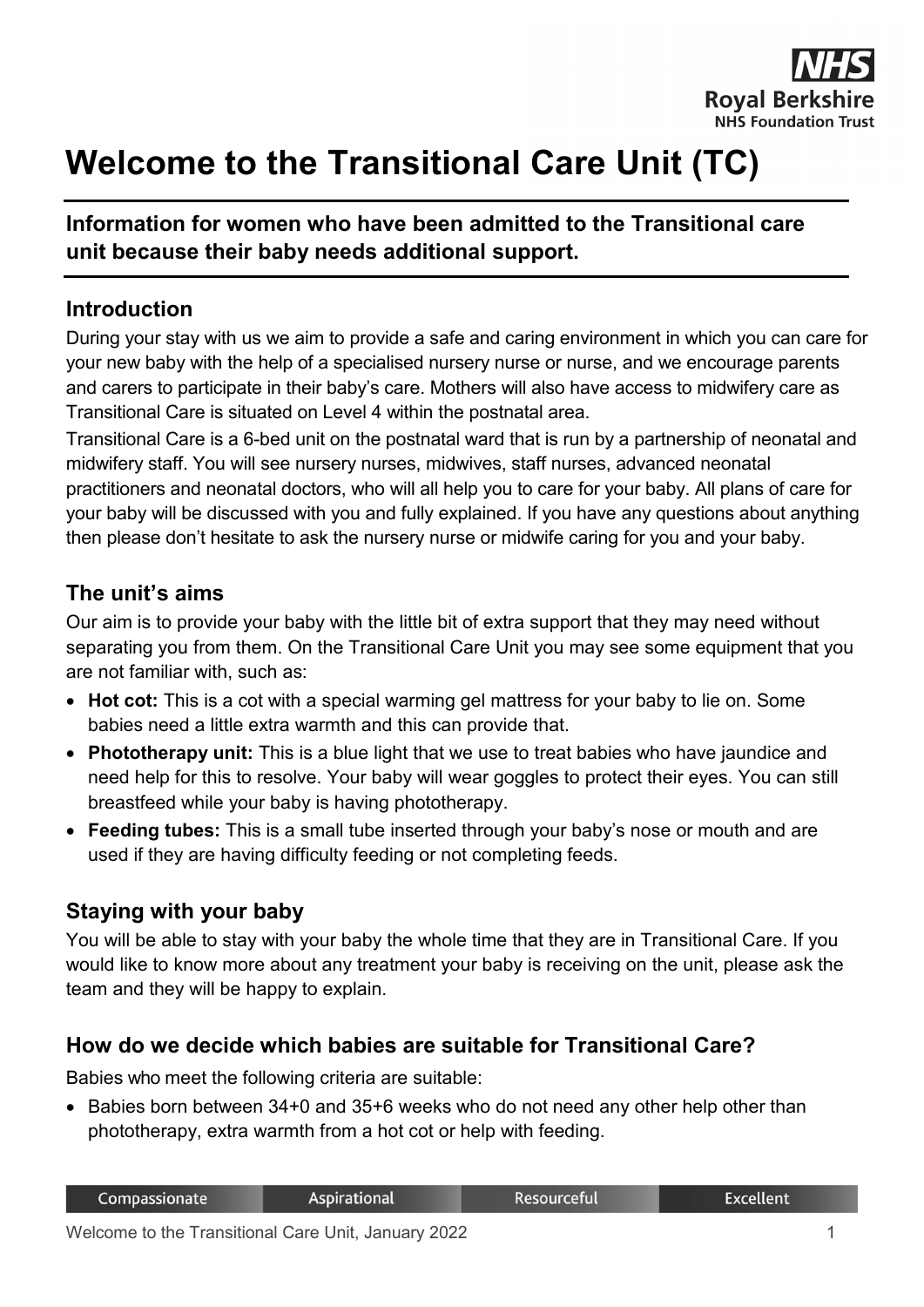- Babies born weighing between 1600g and 2000g who may need a little extra help to keep warm or feed.
- Babies who need some extra help feeding via the feeding tube.
- Babies whose mums had diabetes requiring insulin in pregnancy, or diet controlled diabetes if baby meets another criteria.
- Baby has been cold on the ward and has not warmed up despite skin to skin and / or being dressed warmly.
- Babies that are re-admitted from outside the hospital with jaundice and weight loss.
- A discussion has taken place between all involved in baby's care that Transitional Care is the best place for your baby to be.

### **What happens if my baby needs to move?**

We try to keep your baby with you at all times; however, sometimes your baby may need extra care on the special care baby unit (neonatal unit). This will be fully discussed with you by those involved in the care of your baby. Ideally, we will try to give your baby any medications that they are prescribed on Transitional Care to take with them. However, sometimes they may have to go to the neonatal unit for these. You can either accompany your baby there or they will be returned to you as soon as those medications are given.

## **Unit information**

- **Visiting hours** are 8.30am 8.30pm for the mother's partner / birth partner. A second nominated visitor may visit between 2pm and 6pm. This second visitor must be the same person at every visit.
- No children under the age of 16 are allowed onto the ward for infection control reasons. This is due to lack of space and to keep noise to a minimum for the other mums and babies on TC.
- **For your safety and privacy** we do not disclose any information about you or your baby over the telephone, irrespective of who may be asking. If you are moving your baby around the ward, please move them in the cot rather than carry them, to avoid the risk of trips or falls.
- **Mealtimes** are: breakfast is served at 8am, the lunch trolley arrives at 1pm and the dinner trolley arrives around 6pm. Meal cards are collected in the evening for the following day's meals. There is also a patient kitchen available. This has a fridge for your own food (labelled with your details) and a microwave and toaster.
- **We aim to support you** with caring for your baby as much as possible, so we are happy to show you how to clean your baby, change nappies, bathe your baby and help you with whichever method of feeding you choose. Please ask us for assistance with anything you would like to do / know how to do. We provide soap / alcohol gel on the ward for both staff and parents and visitors to use. We ask that you provide your own nappies, cotton wool / wipes and clothing / blankets / supplies. If you are choosing to formula feed, then we ask that you bring in your own formula.

| <b>Resourceful</b><br><b>Aspirational</b><br>Compassionate | Excellent <sup>'</sup> |
|------------------------------------------------------------|------------------------|
|------------------------------------------------------------|------------------------|